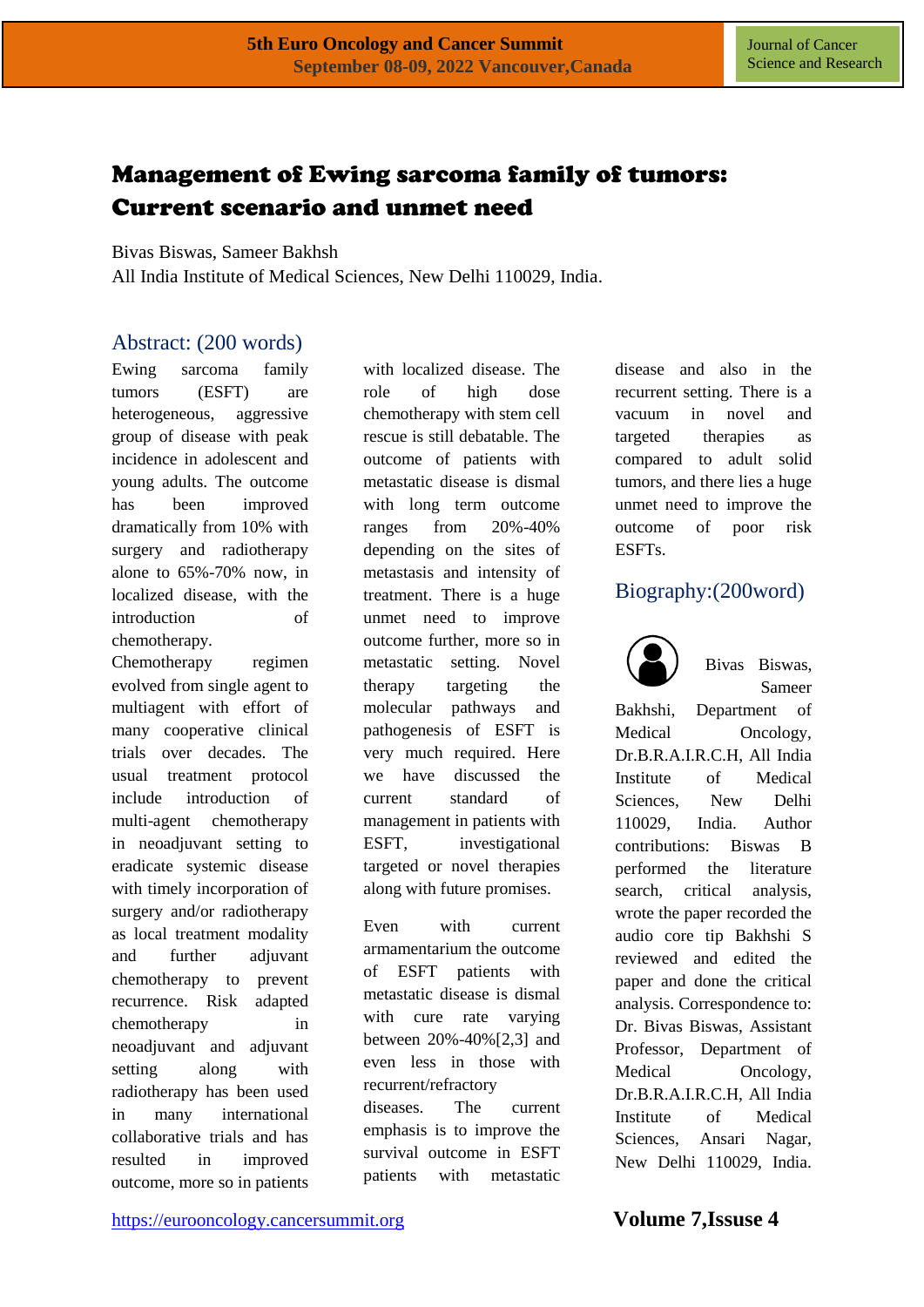## About University: (200 words)



All India Institute of Medical Sciences, New Delhi is a public hospital and medical Research University based in New Delhi, India. The institute is governed By the AIIMS Act, 1956 and operate autonomously under the Ministry of Health and Family Welfare. The idea of AIIMS arose in 1946, after a recommendation by the Health Survey of theGovernment of India. From then to the Establishment and Development of AIIMS over the ensuing Years, several Illustrious Individuals played their part in bringing the idea to fruition.

## Importance of Research:(200 words)

ESFTs are a rare aggressive tumor with high rate of metastasis at presentation and high incidence of recurrence. The outcome of those with localized improved to 70% after multimodality approach mainly by better understanding of disease biology, risk adapted chemotherapeutic approach, timely incorporation of local therapy, and improvement in technology. But, the outcome of those with metastatic and recurrent disease is dismal and no significant advancement has been made in these patients to improve outcome in last four decades. The overall improvement in outcome of ESFT has been made through the tremendous efforts of researcher, clinicians all over the world, better liaison between all the stakeholders of treating team, and collaborative international research in a huge number of cases. The main challenge now remains in preventing recurrence, preventing drug resistance, reducing therapy related long-term toxicities and improving outcome in those with metastatic and relapsed/recurrent disease. No potential biomarker has been identified so far to predict therapeutic efficacy of chemotherapeutic agents and predicting recurrences.

#### References: (15 to 20)

1. [Damron TA,](https://www.longdom.org/journal-cancer-science-and-research.html) Ward WG, Stewart A. Osteosarcoma,

chondrosarcoma, and Ewing's sarcoma: National Cancer Data Base Report. Clin Orthop Relat Res. 2007;459:40–47.

Bauernfeind A, Croisier A, Fesselet JF et al. Cholera guide- lines, 2nd ed. Paris: Medecins sans Frontieres; 2004

2. [Biswas B,](https://www.longdom.org/journal-cancer-science-and-research/archive.html) Rastogi S, Khan SA, Shukla NK, Deo SV, Agarwala S, Sharma DN, Thulkar S, Vishnubhatla S, Pathania S, et al. Hypoalbuminaemia is an independent predictor of poor outcome in metastatic Ewing's sarcoma family of tumours: a single institutional experience of 150 cases treated with uniform chemotherapy protocol. Clin Oncol (R Coll

3.Cotterill SJ, Ahrens S, Paulussen M, Jürgens HF, Voûte PA, Gadner H, Craft AW. Prognostic factors in Ewing's tumor of bone: analysis of 975 patients from the European Intergroup Cooperative Ewing's Sarcoma Study Group. J Clin Oncol. 2000;18:3108–3114.

4.Delattre O, Zucman J, Plougastel B, Desmaze C,